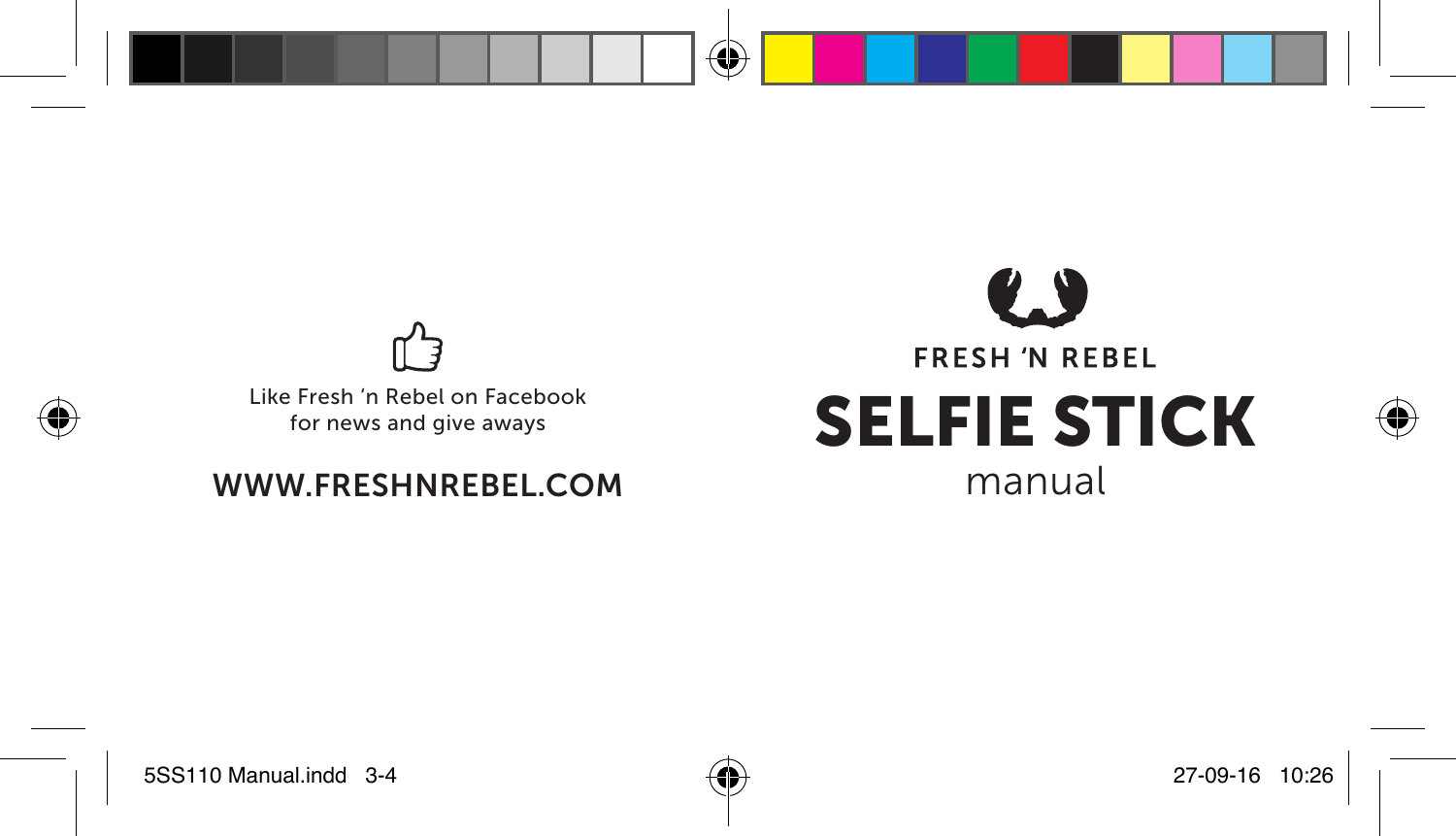#### GET STARTED!

- 1. Fully charge your Selfie Stick before use.
- 2. Place your phone in the phone holder.
- 3. Turn on your Selfie Stick.
- 4. Enable Bluetooth on your smartphone or tablet.
- 5. Select the Selfie Stick from the list of Bluetooth devices.
- 6. Open the camera app on your phone.
- 7. Extend the Selfie Stick and adjust the angle of the phone holder.
- 8. Press the Selfie button.

### **Start shooting selfies!** 1. Phone holder



- 
- 2. Angle adjustment
- 3. Selfie/Power button
- 4. Retractable stick
- 5. Charging port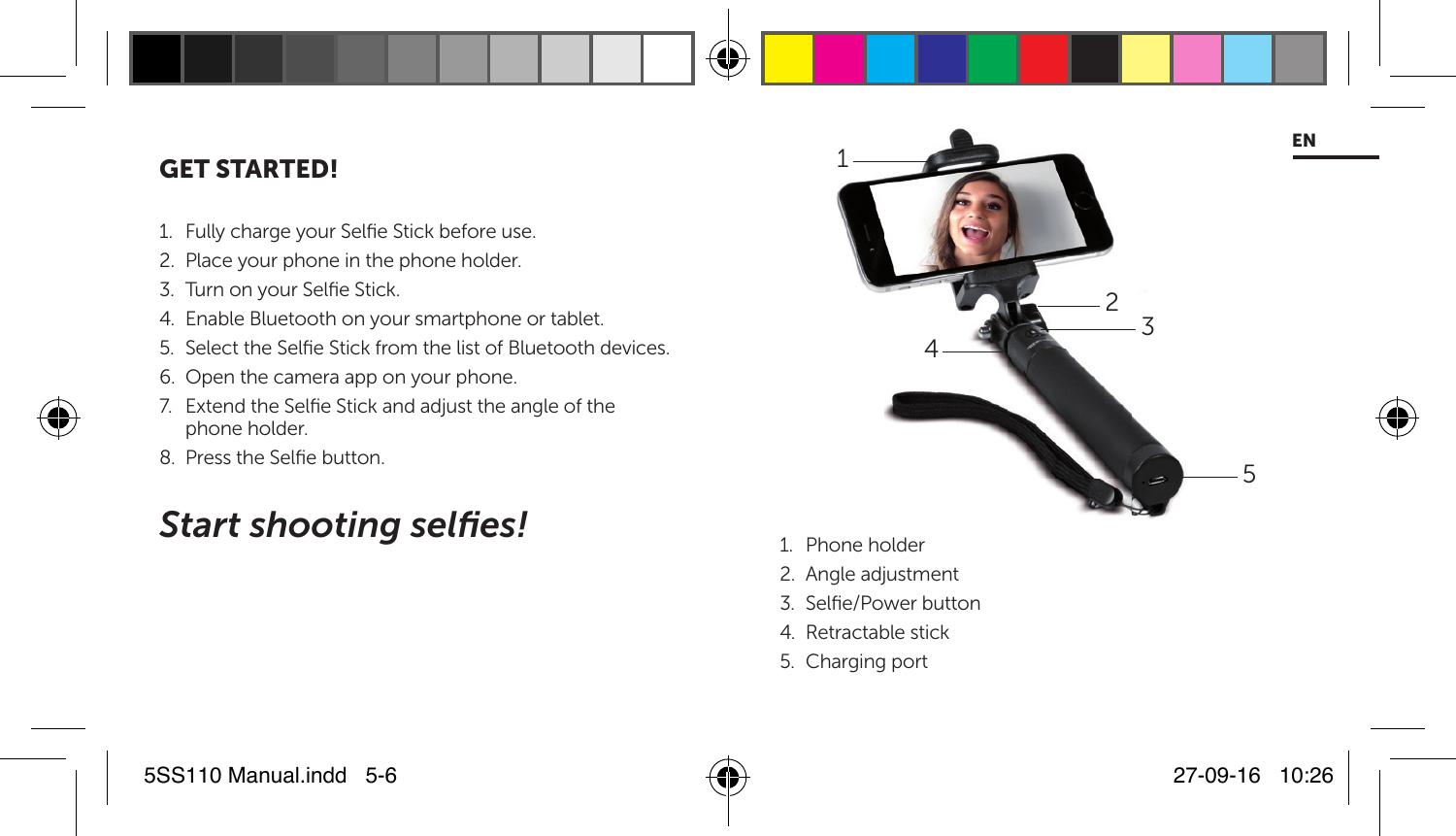#### GET STARTED!

- 1. Laad de Selfie Stick voor gebruik helemaal op.
- 2. Plaats de telefoon in de telefoonhouder.
- 3. Zet de Selfie Stick aan met de aan-uitknop.
- 4. Schakel Bluetooth in op je smartphone of tablet.
- 5. Selecteer de Selfie Stick in de lijst met Bluetooth-apparaten.
- 6. Open de camera-app van je telefoon.
- 7. Schuif de Selfie Stick uit en pas de hoek van de telefoonhouder aan.
- 8. Druk op de selfieknop.

### **Start shooting selfies!** 1. Telefoonhouder



- 
- 2. Knoppen om de hoek aan te passen
- 3. Selfie-/ aan-uitknop
- 4. Uitschuifbare stick
- 5. Oplaadpoort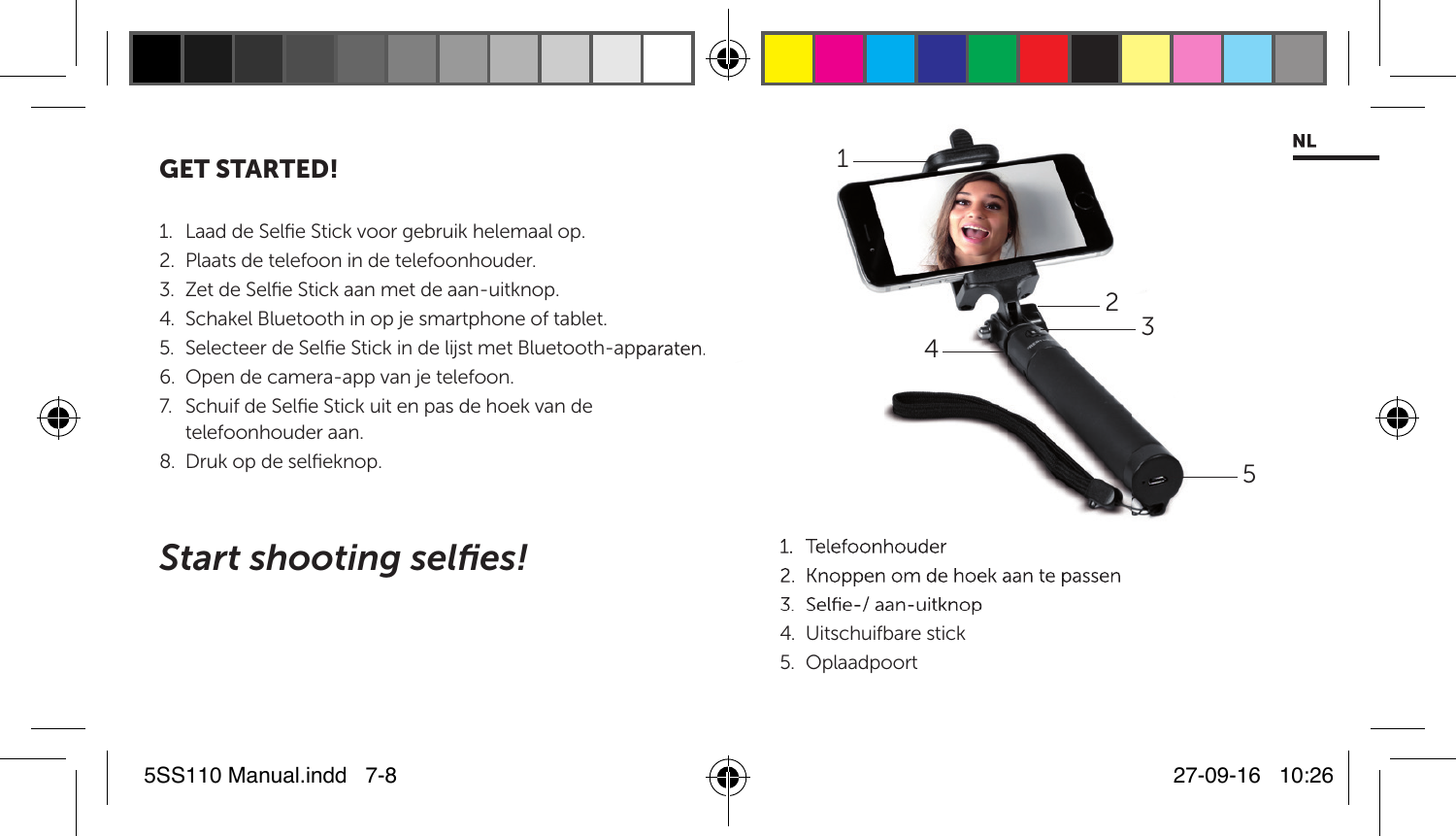#### LOS GEHT'S!

- 1. Lade den Selfie Stick vor Gebrauch vollständig auf.
- 2. Setze dein Smartphone in die Smartphone-Halterung.
- 3. Schalte den Selfie Stick über die Ein-/Aus-Taste ein.
- 4. Aktiviere Bluetooth an deinem Smartphone oder Tablet.
- 5. Wähle den Selfie Stick aus der Liste der Bluetooth-Geräte aus.
- 6. Öffne die Kamera-App auf deinem Smartphone.
- 7. Ziehe den Selfie Stick aus und passe den Winkel der Smartphone-Halterung an.
- 8. Drücke die Selfie-Taste um ein Foto zu machen.



- **Fertig!** 1. Smartphone-Halterung
	- 2. Winkeleinstellung
	- 3. Selfie + Fin-/Aus-Taste
	- 4. Teleskopstange
	- 5. Ladeanschluss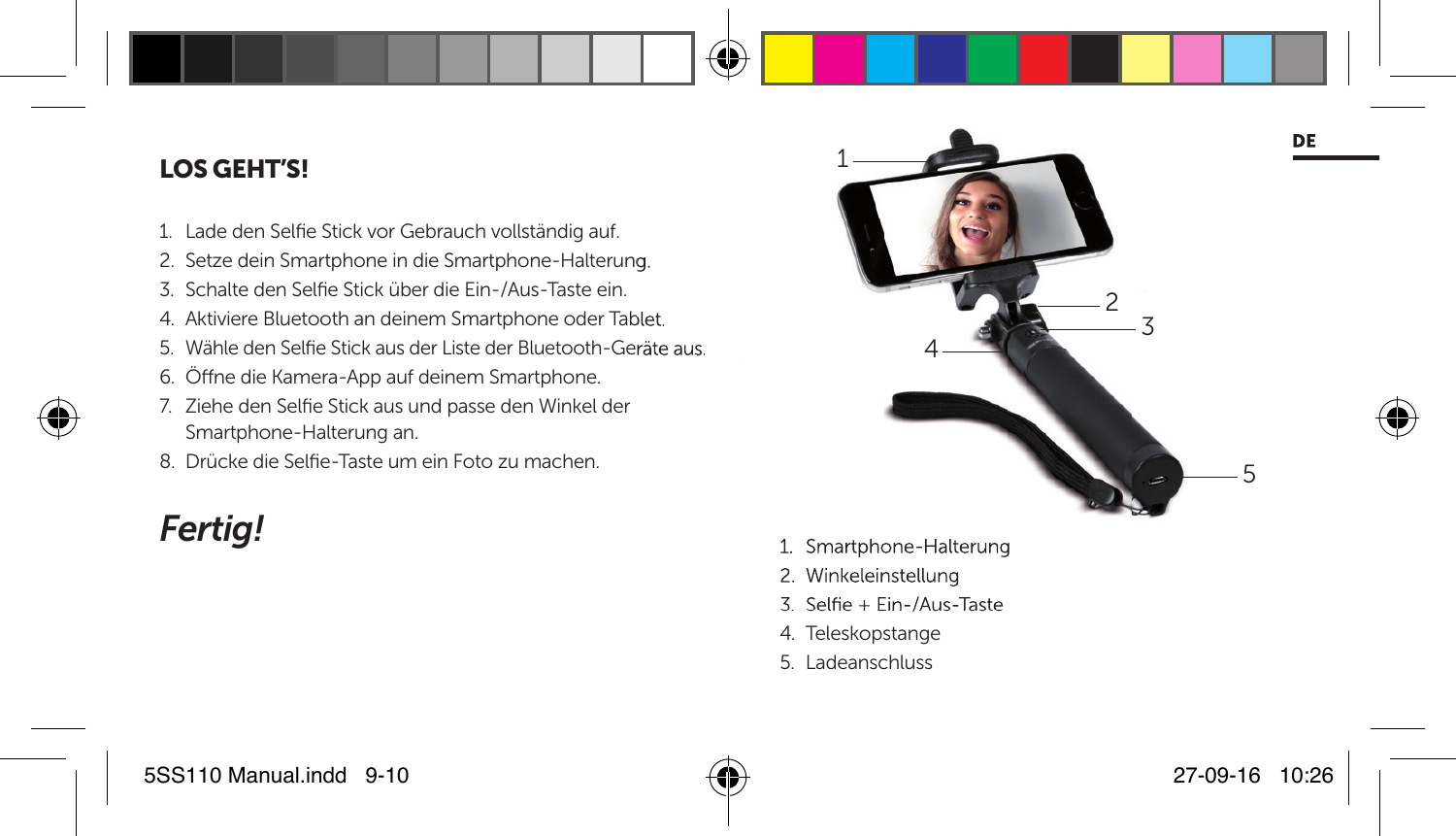#### PRONTI, VIA!

- 1. Carica completamente Selfie Stick prima di usarlo.
- 2. Metti il cellulare nel portacellulare.
- 3. Accendi Selfie Stick premendo il pulsante di accensione.
- 4. Abilita Bluetooth sullo smartphone o sul tablet.
- 5. Seleziona Selfie Stick dall'elenco dei dispositivi Bluetooth.
- 6. Avvia l'app della videocamera sul telefono.
- 7. Estendi Selfie Stick e regolalo in base all'angolazione del portacellulare.
- 8. Premi il tasto del Selfie.

### *Inizia a scattare i selfiel* 1. Portacellulare



- 
- 2. Pulsanti di regolazione dell'angolazione
- 3. Pulsante per i selfie Interruttore di alimentazione
- 4. Bastone retraibile
- 5. Porta per la ricarica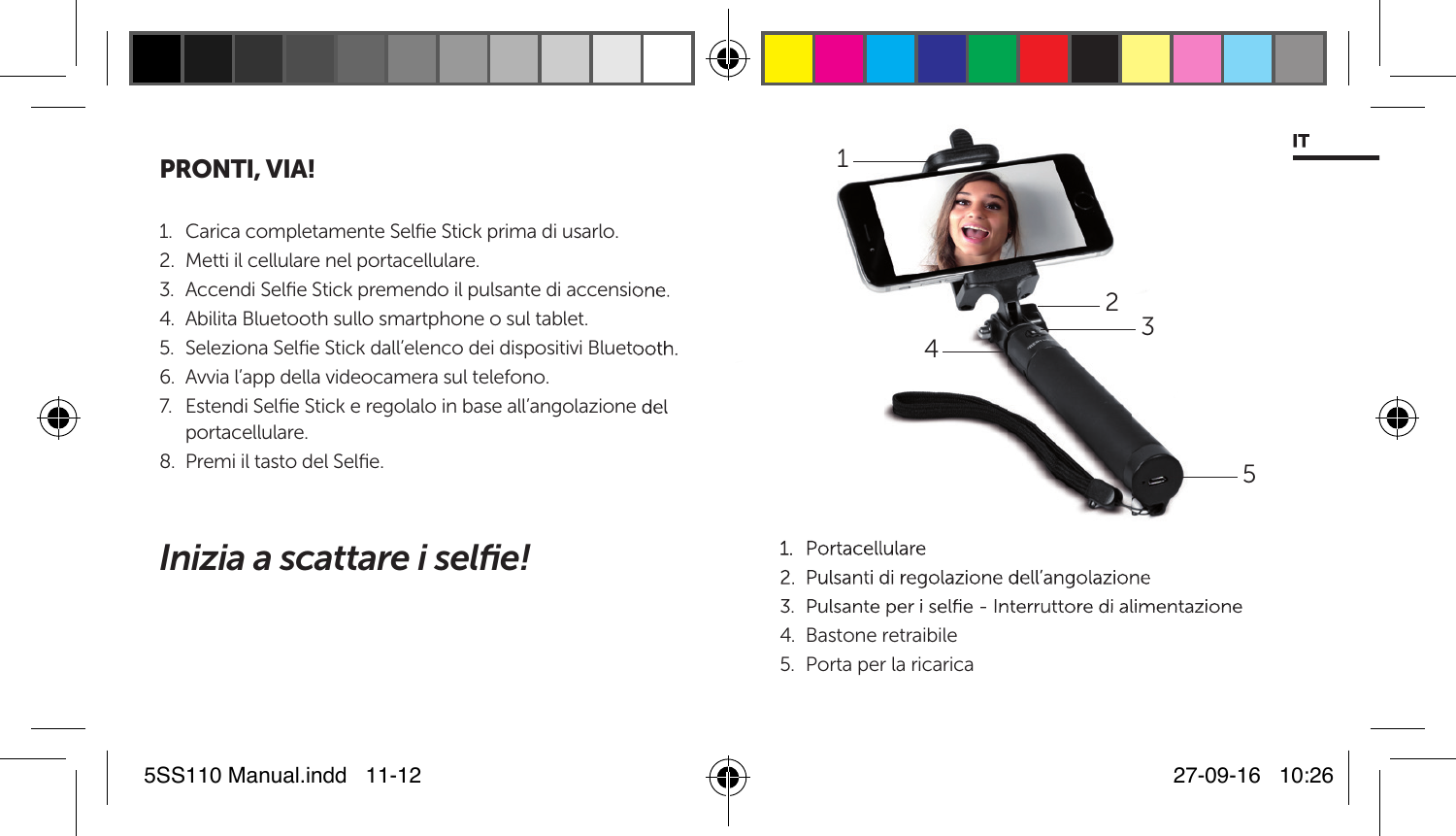### PARA COMENZAR

- 1. Carga por completo tu Selfie Stick antes de utilizarlo.
- 2. Coloca el teléfono en el soporte para teléfonos.
- 3. Enciende el Selfie Stick pulsando el botón de encendido/apagado.
- 4. Activa la función Bluetooth en tu smartphone o tableta.
- 5. Selecciona Selfie Stick de la lista de dispositivos Bluetooth.
- 6. Abre la aplicación de cámara de tu teléfono.
- 7. Amplía el Selfie Stick y ajusta el ángulo del soporte para teléfonos.
- 8. Pulsa el botón de hacer selfies.

### *¡Ya puedes empezar*  a hacer selfies!



- 1. Soporte para teléfonos
- 2. Ajuste de ángulo
- 3. Botón para selfies Botón de encendido y apagado
- 4. Stick retráctil
- 5. Puerto de carga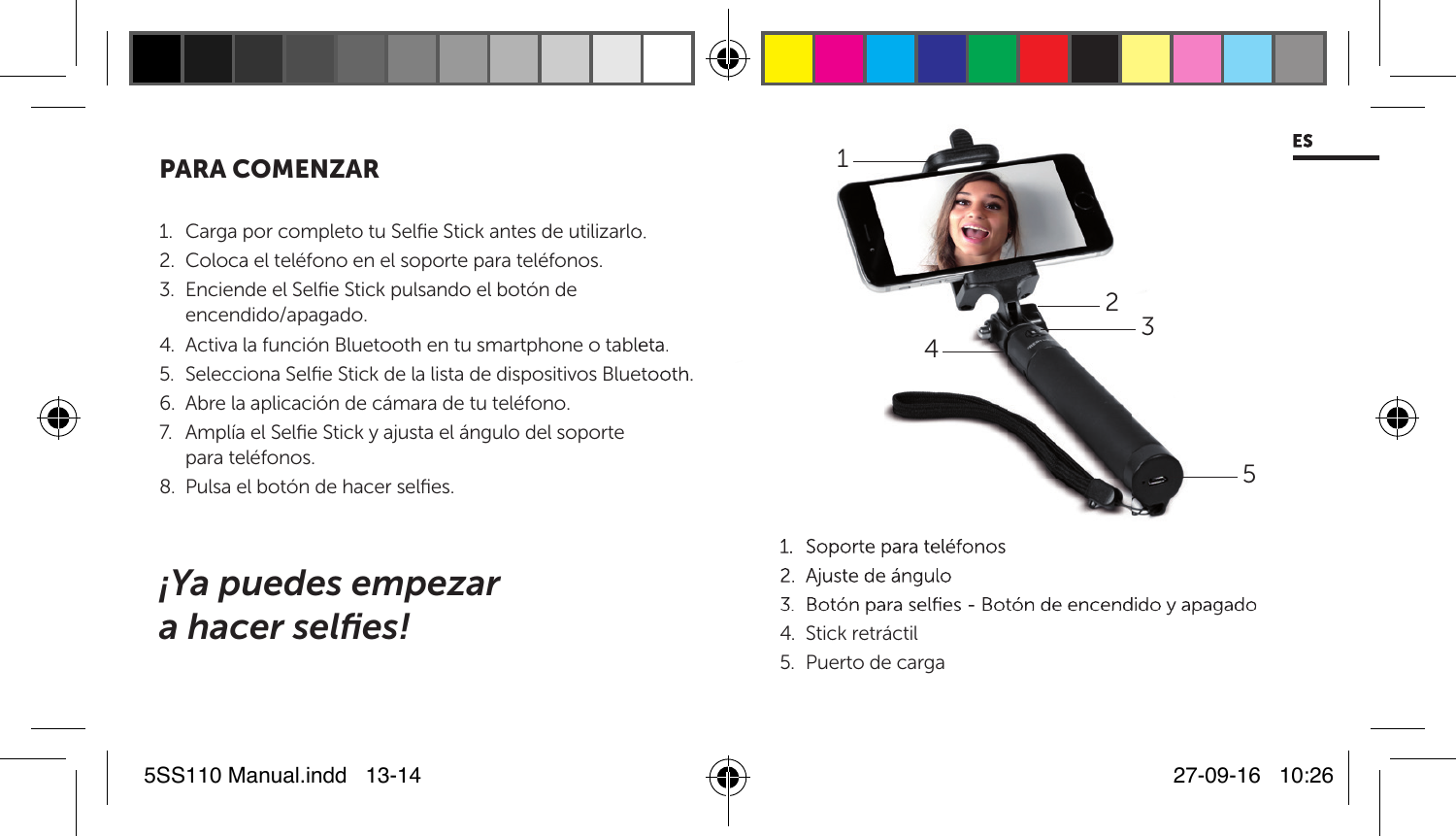### PREPARA-TE PARA COMEÇAR!

- 1. Carrega totalmente a bateria antes de utilizares o Selfie Stick.
- 2. Coloca o teu telemóvel no respetivo suporte.
- 3. Liga o Selfie Stick premindo o botão de Ligar/Desligar.
- 4. Ativa o Bluetooth no teu smartphone ou tablet.
- 5. Seleciona o Selfie Stick na lista de dispositivos Bluetooth.
- 6. Abre a aplicação da câmara no teu telemóvel.
- 7. Alonga o Selfie Stick e regula o ângulo do suporte para o telemóvel.
- 8. Prime o botão Selfie.

### Começa a tirar selfies!



- 1. Suporte para telemóvel
- 2. Botões de regulação do ângulo
- 3. Botão Selfie Interruptor de alimentação
- 4. Monopé telescópico
- 5. Porta de carregamento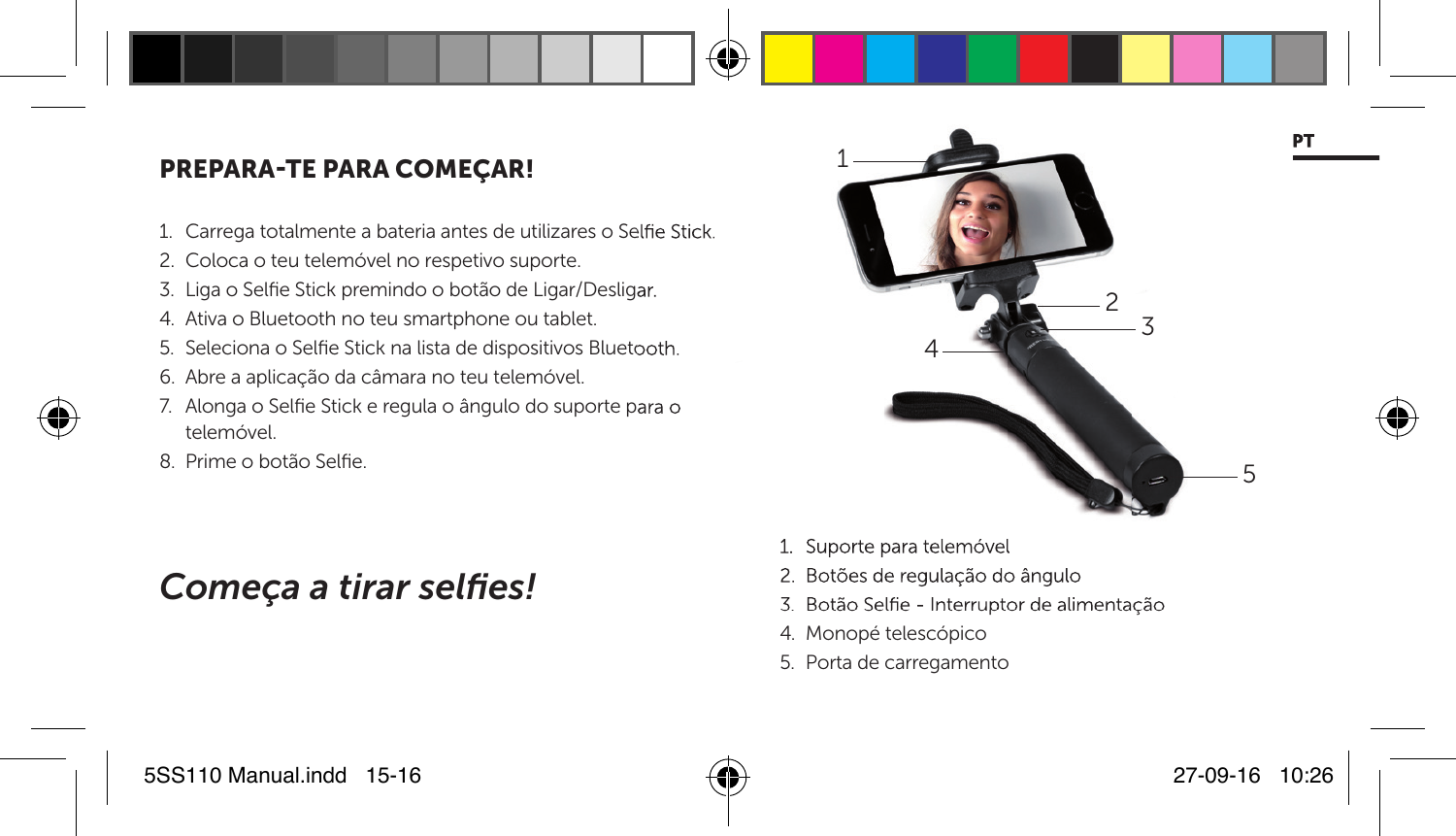### PRÉPAREZ-VOUS !

- 1. Chargez totalement votre Selfie Stick avant utilisation.
- 2. Placez votre téléphone dans le support prévu à cet effet.
- 3. Pour allumer votre Selfie Stick, activez le bouton Marche/Arrêt.
- 4. Activez la fonction Bluetooth sur votre smartphone ou votre tablette.
- 5. Sélectionnez le Selfie Stick dans la liste des périphériques Bluetooth.
- 6. Ouvrez l'application photos de votre téléphone.
- 7. Étendez le Selfie Stick et réglez l'angle du support de téléphone.
- 8. Pressez le bouton Selfie.

### *Commencez à prendre des selfi es !*



- 1. Support de téléphone
- 2. Boutons de réglage de l'angle
- 3. Bouton de selfie Commutateur marche/arrêt
- 4. Perche télescopique
- 5. Port de charge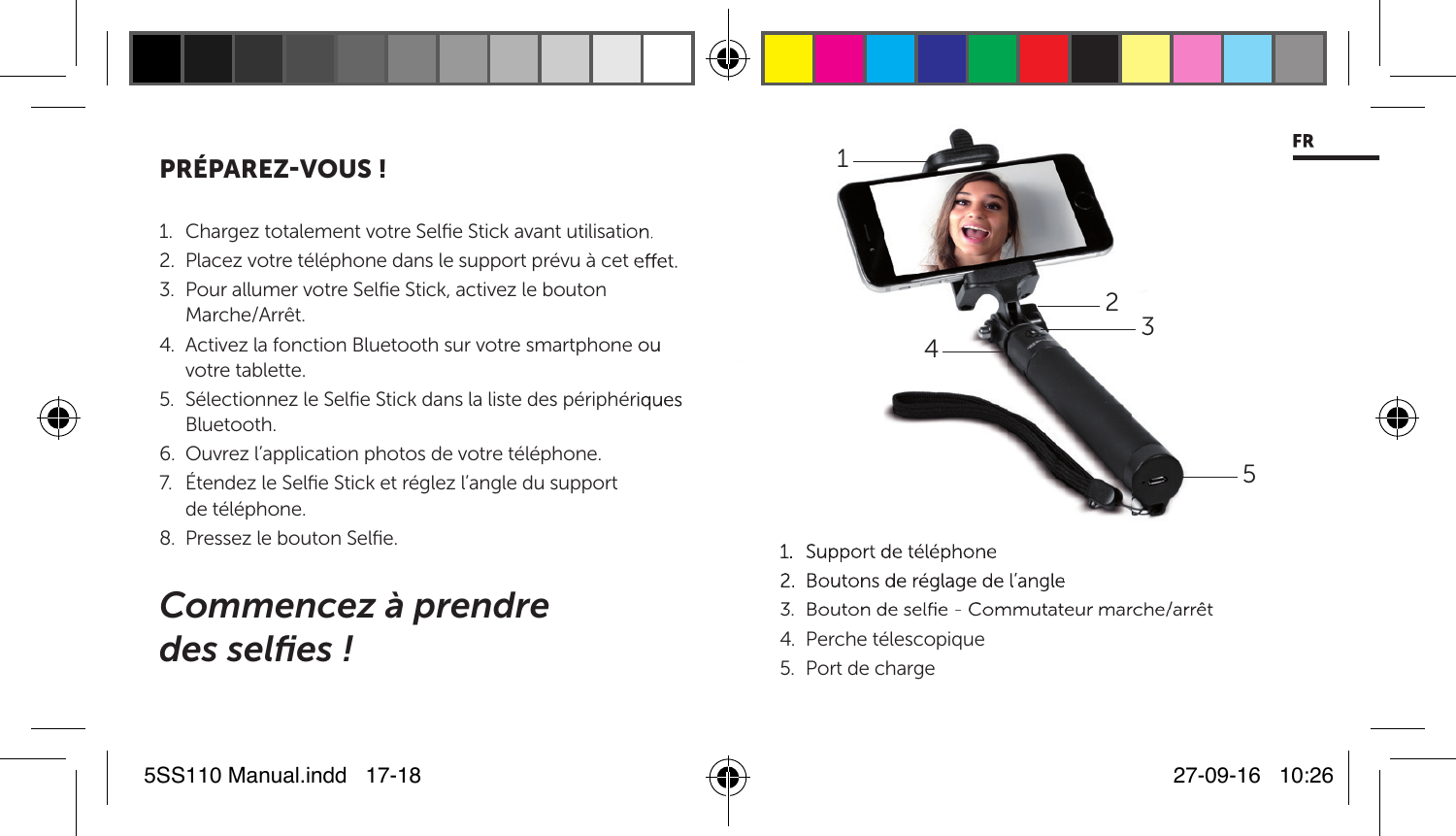## ON: 2 SEC. OFF: 5 SEC.

**FRESH 'N REB** 

#### IMPORTANT SAFETY INSTRUCTIONS

#### Warning!

This safety guidelines are designed for you to help you operate your Fresh 'n Rebel Selfie Stick safely. To ensure your personal safety and reduce the risks of fire, electric shock, or injury:

- Always follow the instructions and warnings closely.
- Read all instructions in this user manual carefully before operating the product.
- Do not open the device; there are no serviceable parts inside.
- Do not operate the Selfie Stick near a heat source, a heat vent, or under direct sunlight for long durations. Your Selfie Stick should be used between temperatures 0°C-40°C (32°F-104°F).
- Make sure that your smartphone is completely secured to your Selfie Stick.

• Always be fully aware of your surroundings when using your Selfie Stick. Never put yourself or others in a dangerous situation

#### Warranty & Limitations

We warranty this product against defects in material and workmanship under normal usage, as described in the user manual, for a period of 2 years from the date of purchase. During that period,

defective products may be offered for repair or replacement at the store where the product was bought.

The warranty does not cover accidental damage, misuse, setup adjustments, wear and tear, incidental loss or use beyond the instructions in the user manual.

Sitecom Europe BV • Blaak 6 • 3011 TA • Rotterdam • The Netherlands